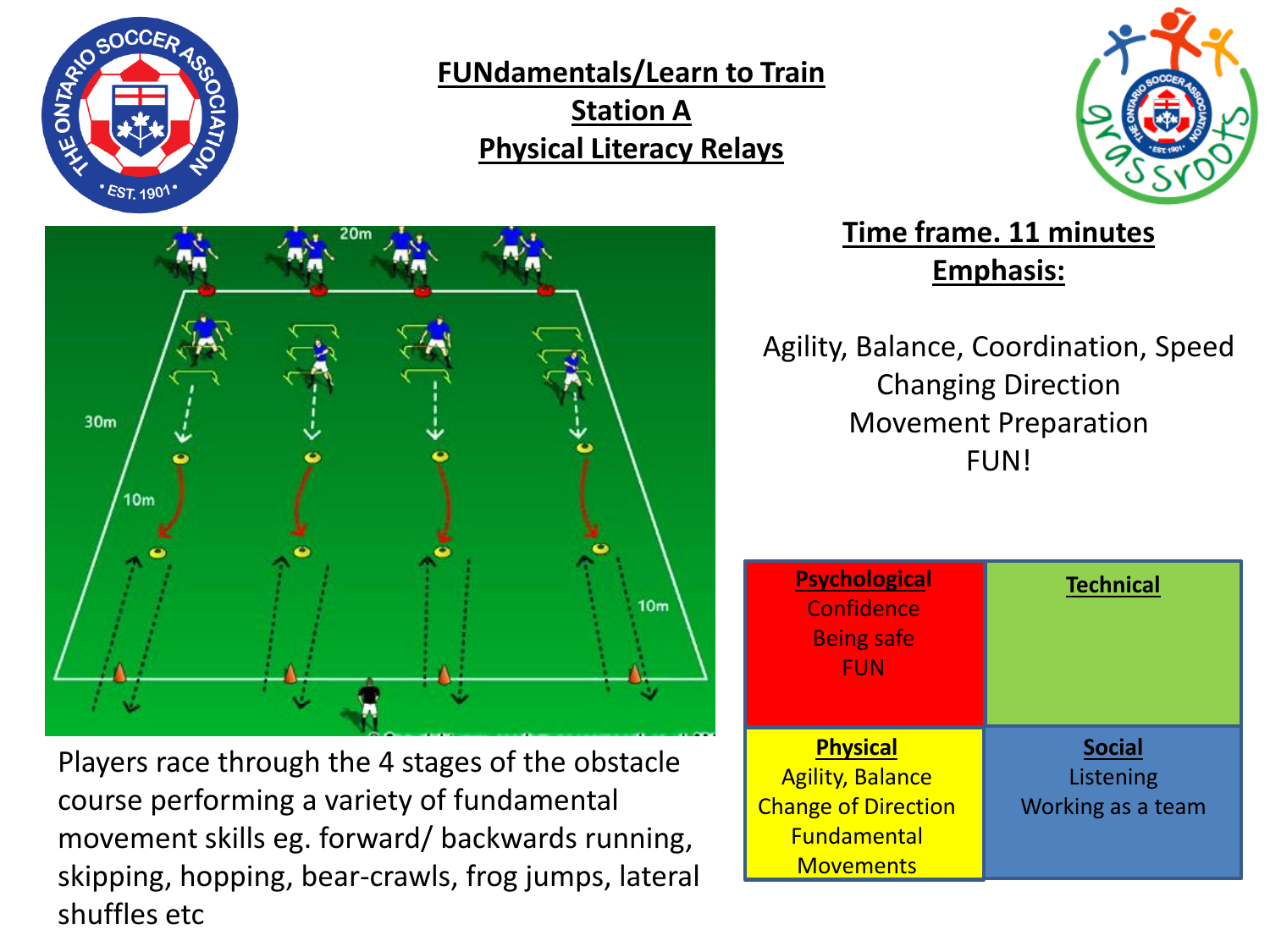

**FUNdamentals/Learn to Train Station B 3v3 focusing on Passing and Receiving**





2 fields are set up 20 x 30 as above. Players are split into 4 teams of 3. After 5 minutes rotate the 2 green teams. Have the players play and throughout the game stop the session when appropriate and ask the players questions that are shown on the right hand side. Allow players to come up with the answers. Use guided Discovery if needed. The focus of the game should be on passing a dn Receiving

**Time frame. 11 minutes**

**Emphasis:**

## **Decision making**

When should I pass? What kind of pass should I make? Where should I take my 1<sup>st</sup> touch? Why?

| <b>Psychological</b>       | <b>Technical</b>           |
|----------------------------|----------------------------|
| Confidence                 | <b>Passing</b>             |
| <b>Being safe</b>          | <b>Receiving</b>           |
| <b>Physical</b>            | <b>Social</b><br>Listening |
| A,B,C's                    | Communicating              |
| <b>Change of Direction</b> | Celebrating                |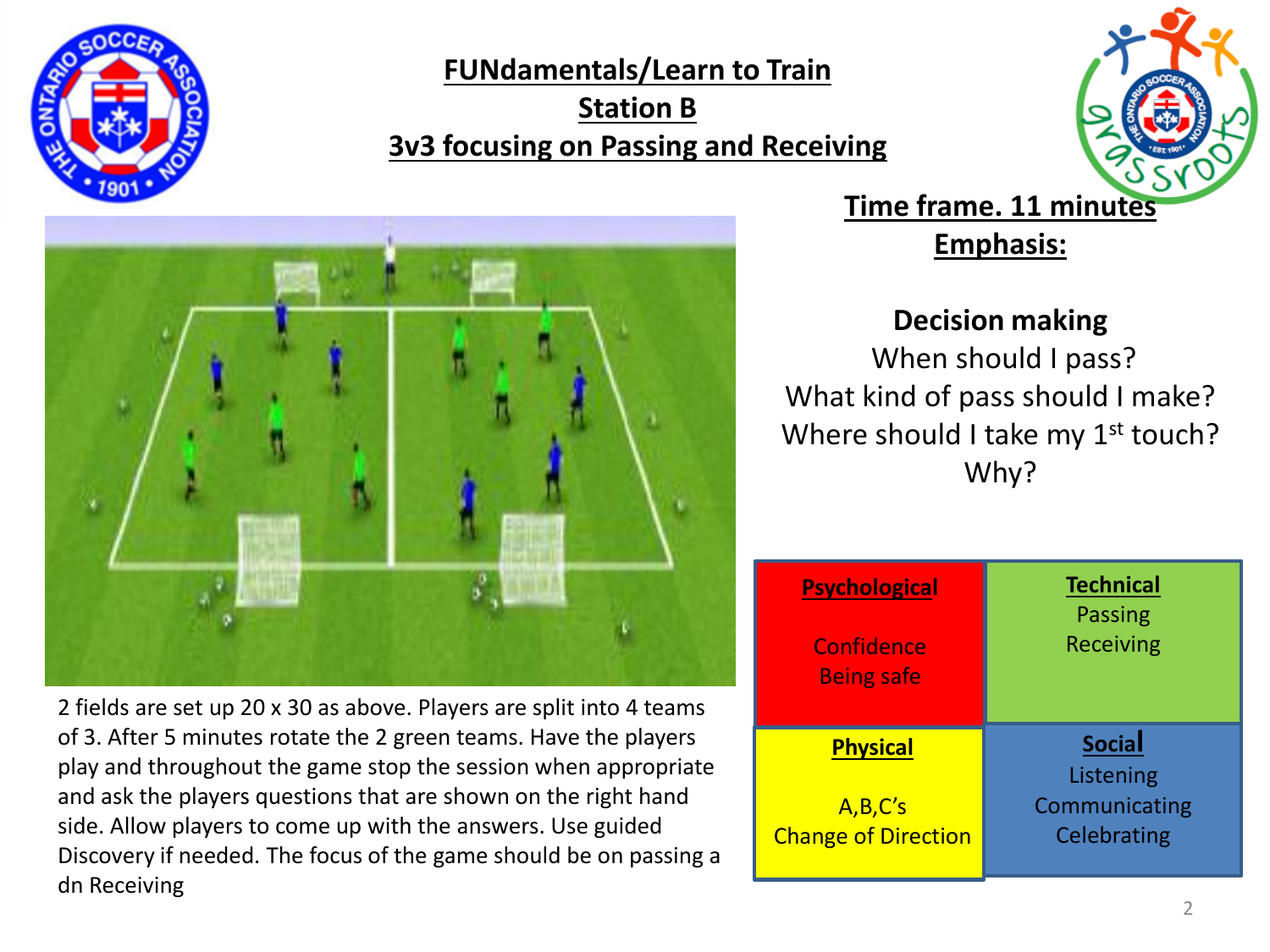

**FUNdamentals /Learn to Train Station C Passing and Receiving** 





**Time frame. 8-10 minutes Emphasis:** Passing – Receiving Changing direction Imagination

Change of speed FUN!

| <b>Psychological</b><br>Confidence<br><b>Being safe</b>  | <b>Technical</b><br><b>Passing - Receiving</b><br><b>Dribbling</b><br>Running with the ball |
|----------------------------------------------------------|---------------------------------------------------------------------------------------------|
| <b>Physical</b><br>A,B,C's<br><b>Change of Direction</b> | <b>Social</b><br>Listening<br>Communicating<br>Celebrating                                  |

**Passing and Moving** 

Organisation. Players are placed into 2s inside 30mx30m area.

Procedure. Players passs and move iniside area. Focus should be on how the player passes and receives the ball.

Progression. To make it fun/competetive for the players add gates into the area and on the command of "Shopping" players look to pass the ball through the gates. each gate =1point, after 60 seconds pair with the most points wins the competition. Repeat game several times.

All gates should be a different size to allow players to choose the types of gates that they wish to play through